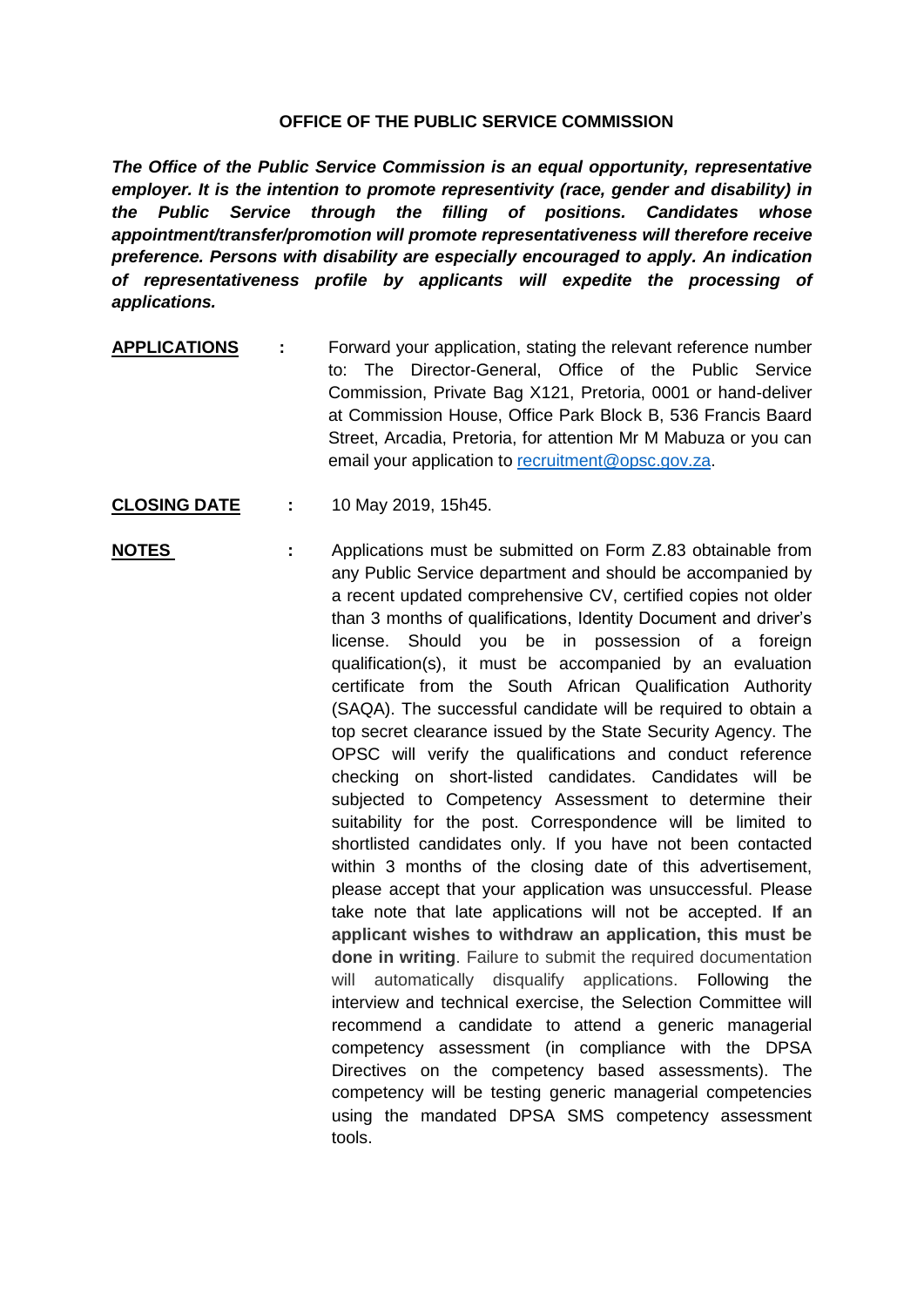## **POST : CHIEF FINANCIAL OFFICER REF NO: CFO/04/2019**

**SALARY :** All-inclusive remuneration package of R1 189 338 per annum. The package includes a basic salary (70% of package), State's contribution to the Government Employees Pension Fund (13% of basic salary) and a flexible portion of 30% that may be structured in terms of applicable rules. The successful candidate will be required to enter into a performance agreement within three months after assumption of duty.

## **CENTRE : HEAD OFFICE, PRETORIA**

**REQUIREMENTS :** The Public Service Commission requires the services of a technically experienced person to support it to fulfill its constitutional mandate and for this purpose she/he should have • An appropriate recognised Bachelor's Degree (NQF level 7) in Accounting, Financial Management and related fields ● A postgraduate qualification, Chartered Accountant (South Africa) qualification coupled with extensive Public Sector Financial Management experience will serve as an added advantage ● Eight (8) years' experience in an accounting environment, of which a minimum of 5 years' experience at senior management level . Expertise knowledge of the Basic Accounting Systems, PERSAL, Medium Term Expenditure Framework and Budget process, Public Finance Management Act (PFMA), Public Service Act, Public Service Regulations, Division of Revenue Act, Income Tax Act, Supply Chain Management, Treasury Regulations and associated practice notes ● Extensive experience in the application of Strategic management, Business planning and design, Performance measurement, Financial accounting (including principles of GRAP/MCS), Management accounting, Cost Accounting, Internal control, Internal and external audit, Information systems and Supply Chain Management • Strategic understanding and knowledge of the application of the Constitutional Values and Principles (CVPs) as contained in Section 195 • An understanding of how current public administration management and operational processes comply, or do not comply, with the CVPs. ● Exceptional written, communication skills and report writing skills ● Generic management competencies, including strategic capability and leadership, programme and project management, people management and empowerment and financial management ● Analytical thinking, problem solving and conflict resolution skills Well-developed research skills • Negotiation and interpersonal skills ● Solid experience in the Microsoft Office Suite ● A Valid driver's license (with exception of disabled applicants).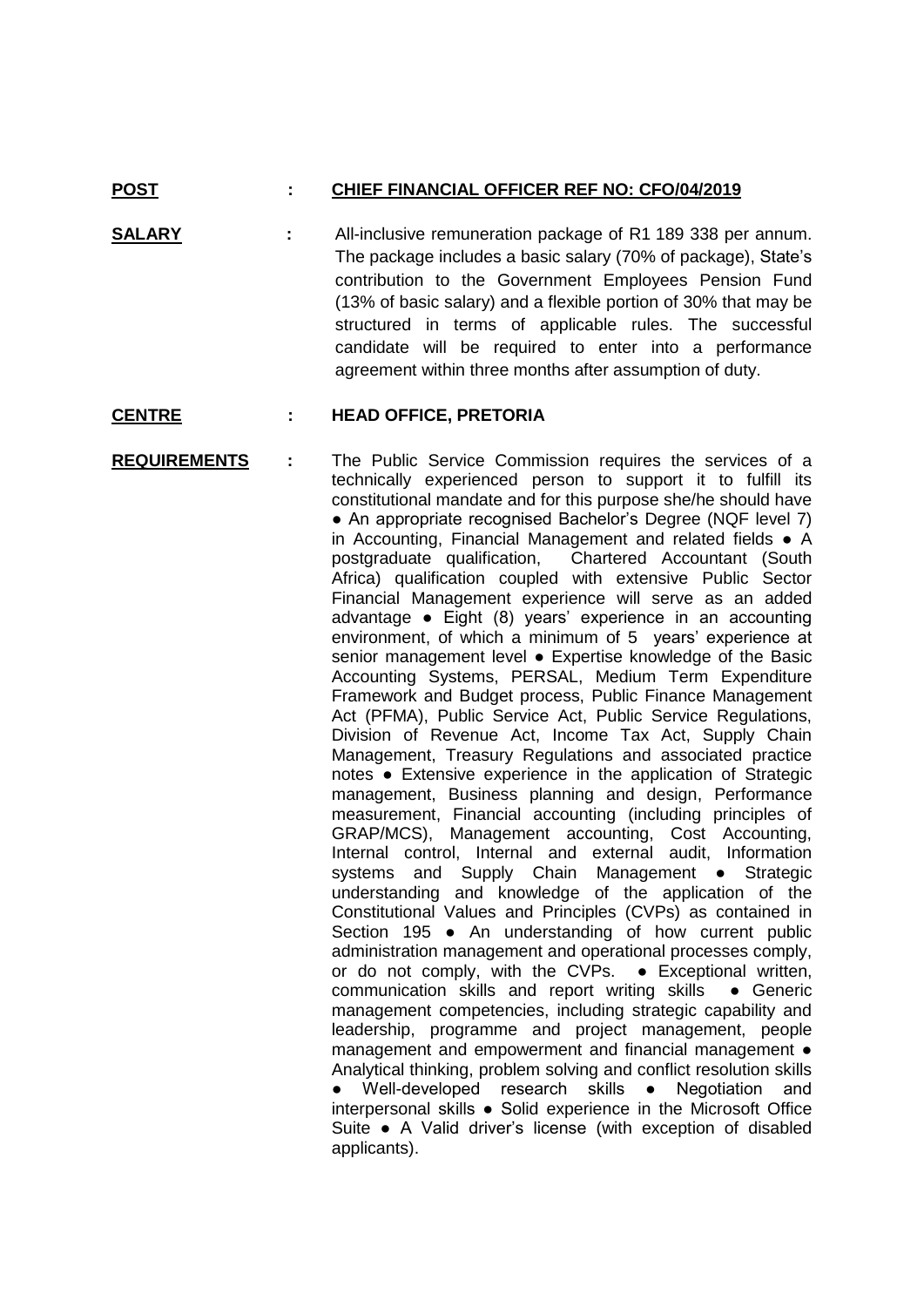**DUTIES : Key Performance Areas:** The successful candidate will be responsible for supporting the Public Service Commission, the Accounting Officer (Director-General) and other senior managers in the execution of their functions in terms of the Public Finance Management Act, 1999 and the Treasury Regulations. It will be expected of the incumbent to manage the financial, supply chain management and Information Technology functions of the Department. Specific focus areas will include the following: • Establishing sound financial management in the Department ● Establishing and maintaining appropriate systems (analytical tools, information systems and models or projections of cost behaviour) and policies to ensure effective and efficient management of resources ● Ensuring an appropriate supply chain management system which is fair, equitable, transparent, competitive and cost effective  $\bullet$ Ensuring the effective, efficient, economical and transparent use of the resources of the Department • Taking effective and appropriate steps to collect all money due to the Department, prevent unauthorised, irregular and fruitless and wasteful expenditure ● Ensuring proper management of the assets (including the safeguarding and the maintenance thereof) and the liabilities of the Department ● Settling all contractual obligations and paying all money owing, including intergovernmental claims, within the prescribed or agreed period ● Ensuring compliance by the PSC to the provisions of the PFMA ● Ensuring that expenditure of the PSC is in accordance with the vote of the PSC and the main divisions within the vote  $\bullet$ Ensuring that full and proper records of the financial affairs of the PSC are kept (including preparation of financial statements for each financial year) • Prepare management account reports for the preparation of periodic non-financial performance reports, e.g. financial reports, quarterly reports etc. ● Formulating creative solutions to enhance cost effectiveness and efficiency in the delivery of the services and the administration of the Department ● Advising the Accounting Officer (Director-General) pertaining to matters that have strategic and financial implications • Coordinating Mediumterm Expenditure Framework (MTEF) and Estimate of National Expenditure (ENE) processes in respect of the PSC ● Liaising with the relevant role-players in the financial environment regarding transversal financial matters ● Oversee the information technology function of the department and to ensure the establishment of sound information management systems • Align the department's information management system and information technology (enabler) strategy with the strategic direction, management plans and the business processes of the department ● Overseeing the management of financial and human resources of the Chief Directorate: CFO.